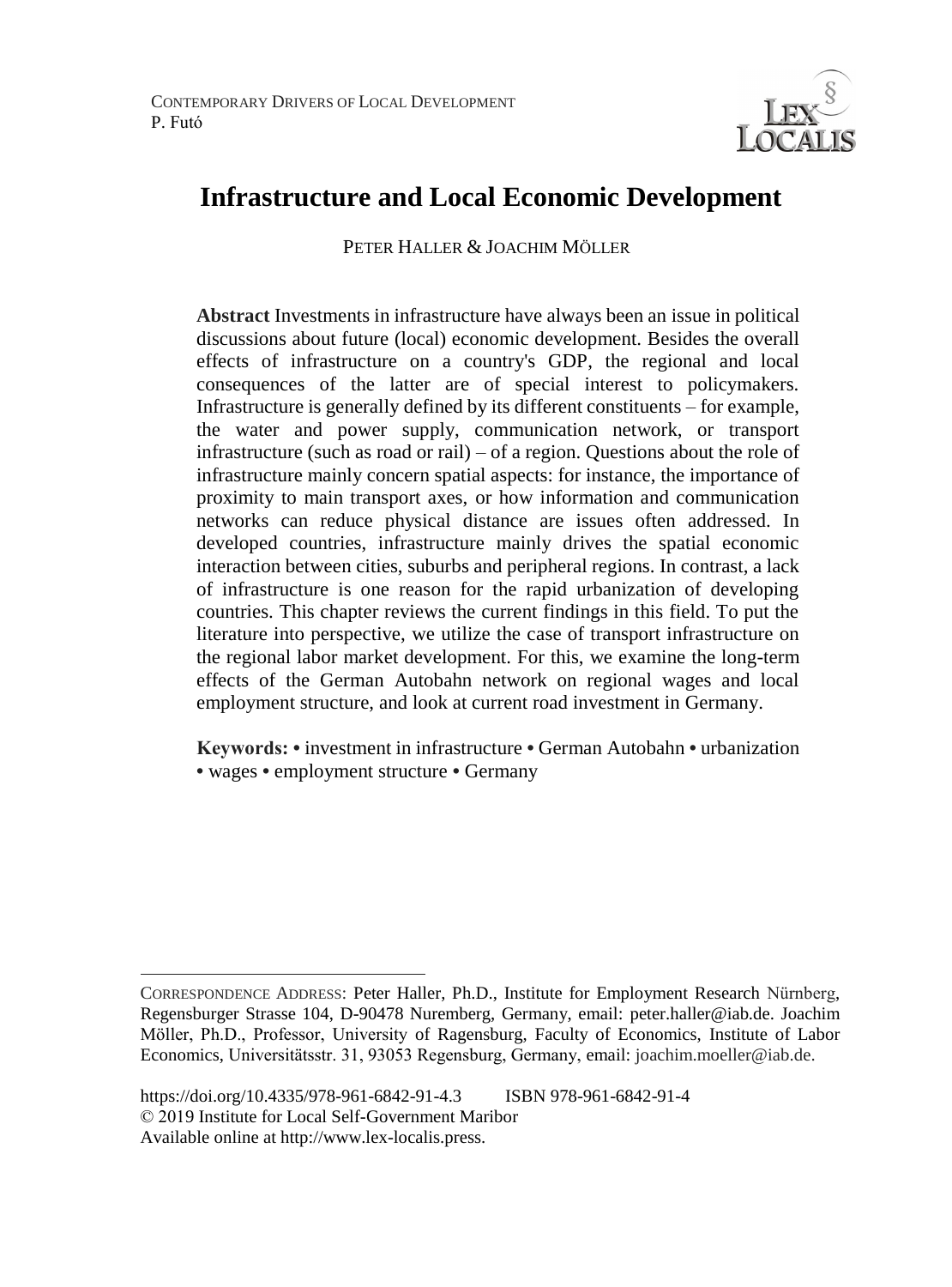## **1 Introduction**

A nationwide, robust and reliable infrastructure constitutes the base for sustainable economic development or the transition from a locally fragmented agricultural economy to an integrated nation dominated by a tertiary sector. Around 40% of investment goes on assets such as buildings and public structures (e.g., roads, bridges, dams, excluding dwellings) (OECD 2019). In Europe, investments into roads have accounted for the dominant part of expenditure on transport infrastructure since 1995 (European Environment Agency 2017).

However, basic infrastructure such as roads, rail, communication technologies and electrical power, as well as water and sanitation, remains scarce or defective in many developing countries. The OECD stresses the importance of transport infrastructure which provides "economic and social benefits to both advanced and emerging economies by: improving market accessibility and productivity, ensuring balanced regional economic development, creating employment, promoting labour mobility and connecting communities" (OECD 2019). In other words, inadequate infrastructure leads to a lack of access to national or international good markets and employment opportunities, and hinders information transfer and education – which all hamper economic development. For this reason, the United Nations defines investing into infrastructure as one the 17 sustainable developments goals for transforming developing countries. By 2030, the aspiration is to "build resilient infrastructure, promote inclusive and sustainable industrialization and foster innovation" (OECD 2019). Admittedly, these are ideal goals whose realization is very complex. For the more accurate evaluation of such investment, more empirical justification by researchers and consultants (e.g., from the field of local development), is hence necessary.

Accordingly, the purpose of this chapter is to offer guidance about how to identify and evaluate the aforementioned theoretical advantages of investments into infrastructure.

- First, we give an overview of the recent economic literature about the economic importance of infrastructure.
- Second, we define the basis on which the wider spatial effects of infrastructure investment can be captured.
- In the following, we focus our discussion on the case of investment in the German motorway road network known as the *Autobahn*. For two different (economic) stages of the current and early construction of the major road network, we discuss the market access and local economic development that followed such road investment.

Although the focus in this chapter is road infrastructure, we do not wish to diminish the importance of other types of infrastructural development – especially in developing countries (e.g., Dinkelman (2011) for electrification in South Africa).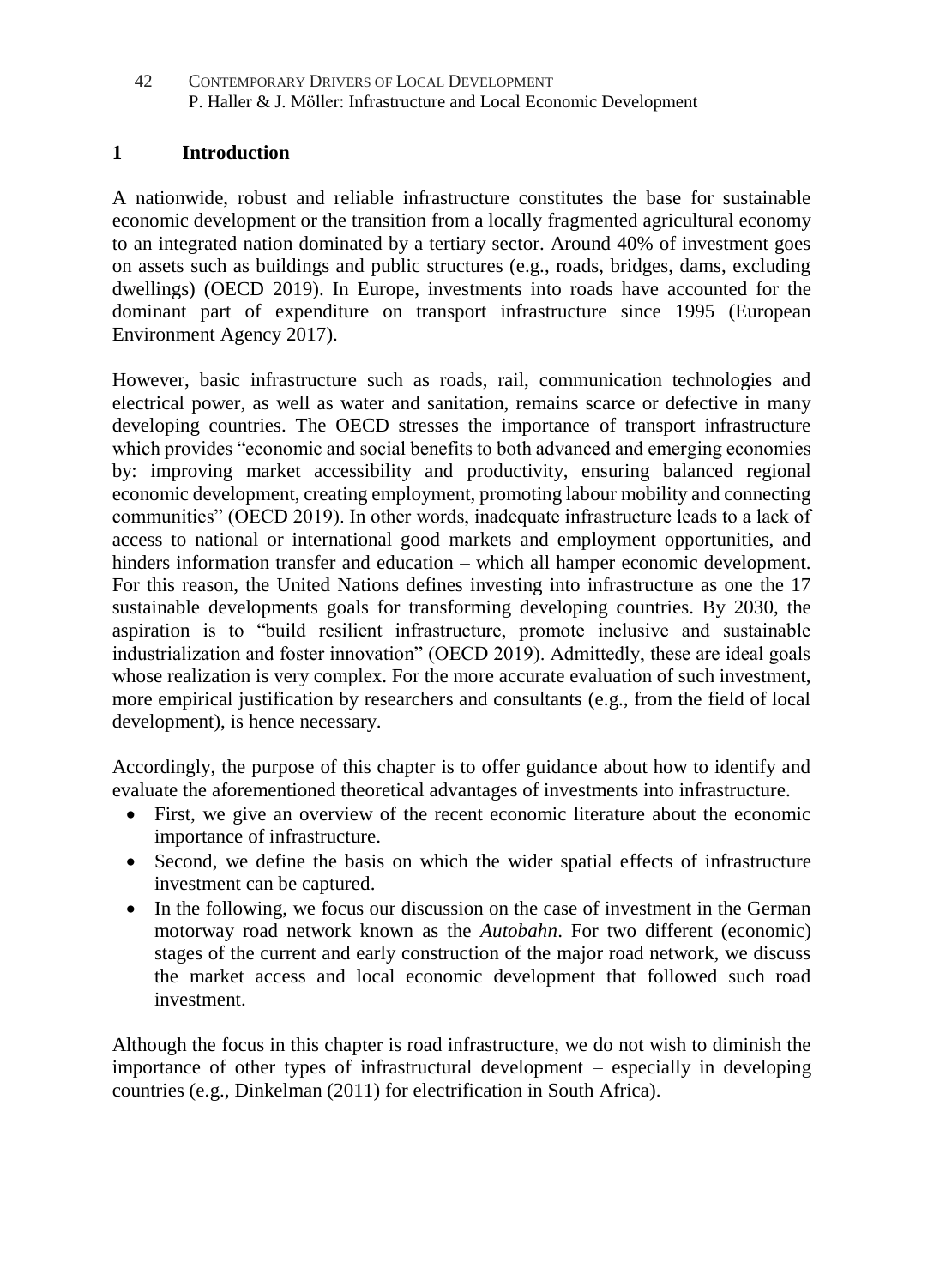#### **2 Empirical evidence about urbanization and transport infrastructure**

A striking element of economic development worldwide is the growth in the urban population (see Desmet and Henderson (2015) for an introduction). Rapid urbanization in the developing world has attracted recent attention in regional and urban economics (Glaeser and Henderson 2017) by stressing the importance of distance in this process. Patterns of urbanization are partly determined by so-called "first nature" fundamentals; i.e., factors such as access to waterways, whether such processes involve the regional capital, and path dependency (related to the country's history). However, the existence of booming and declining cities can also be attributed to forces of agglomeration and dispersion ("second nature" factors), which also play a role in shaping spatial structure (see Combes and Gobillon (2015) for a review). The advantages of agglomerations can be summarized as the sharing of inputs and common infrastructure, better matching of jobs and workers, as well as knowledge spillovers and learning effects between workers and firms (Duranton and Puga 2004). In developing countries, close proximity to labor supply and demand are the main drivers, despite the lack of sufficient infrastructure. The dispersion and agglomeration forces of spatial economic activity significantly depend on the transportation of people and goods (see Redding and Turner 2015), of which the transportation of people is much more expensive. One reason for patterns of urbanization may be a lack of infrastructure and the resultant failure to bring economic growth to distant regions.

Transport infrastructure is the binding thread in local development and in place-based policies (see Duranton and Venables 2018). Related investments can have direct effects (e.g., on construction) and wider indirect economic effects. The latter are economically more important but very diverse. For instance, improvements in transport infrastructure can stimulate regional economic development in rural areas, along with population growth and changes in industry structure or commuter flows. In the past ten years there has been a vibrant discussion about these impacts in regional and urban economic research, often with special emphasis on developing countries (Redding and Turner 2015).

Any meaningful evaluation of the effects of infrastructural investment is aggravated by the complex system of centrifugal and centripetal forces. For instance, the reduction in transport-related costs following the opening of a road may significantly depend on the specific history and the spatial economic system of associated cities. Due to this complexity, the ideal starting point for any discussion is a sound review of empirical evidence from different countries at different stages of economic development. Better transport infrastructure per se can stimulate growth due to improvements in the accessibility of a region; however, it can also hinder growth, or harm the local economy. This is the so-called "two-way roads problem" (see Cheshire *et al.* 2014) that was described by late-nineteenth century German engineer and spatial economist Wilhelm Launhardt in the statement that the best protection of an underdeveloped region is a bad road (Möller and Zierer 2018). For instance, a new road can help establish new trade links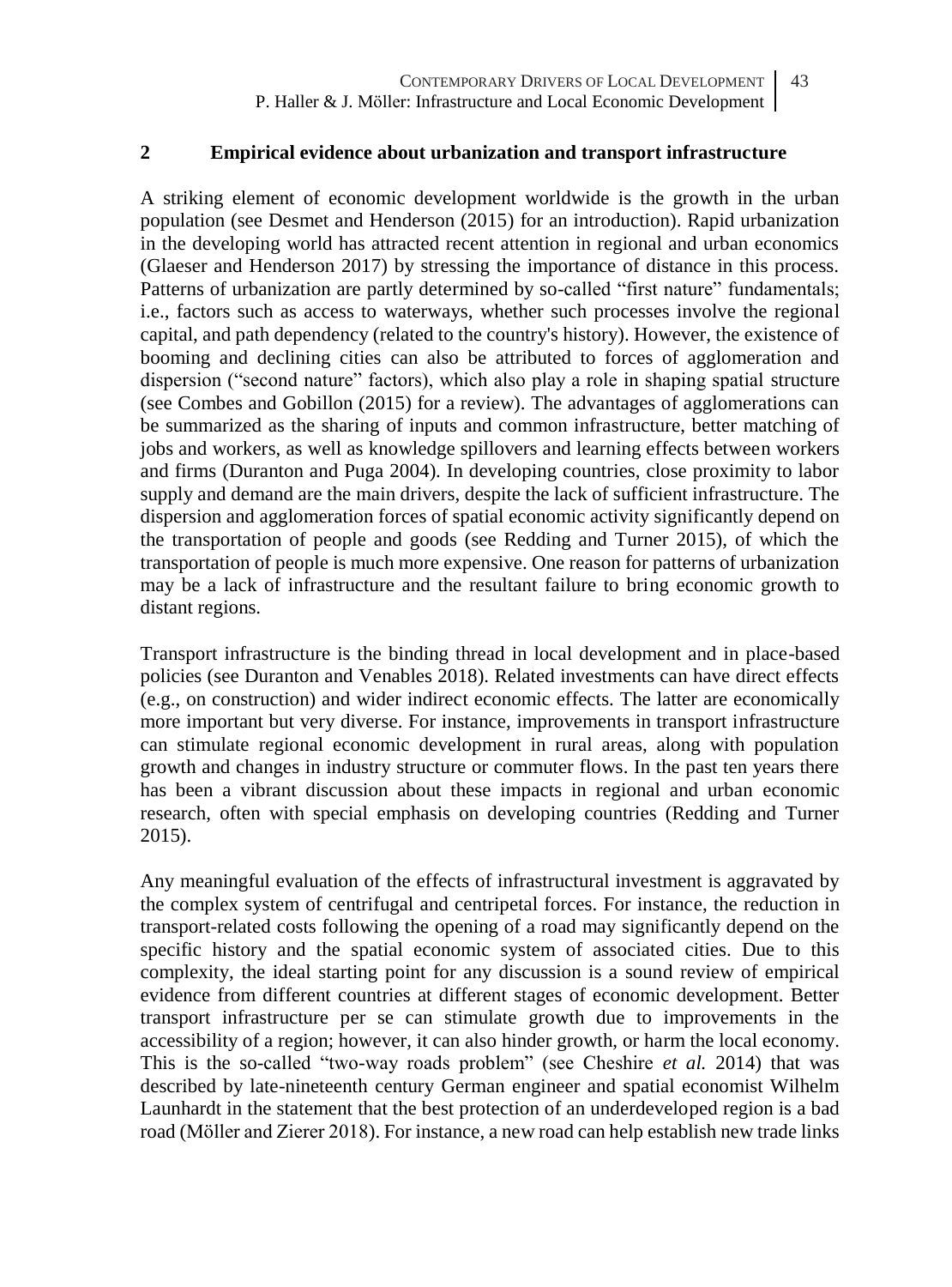with other regions, which will not necessarily be advantageous for all locals (see also Baum-Snow *et al.* 2018).

In any discussion about the advantages of infrastructure investment it is very important to discuss causal relationships. In order to estimate the so-called "treatment effect," the effective direction of causation needs to be carefully considered. In a nutshell, the availability of infrastructure – or its construction – may be either the cause or effect of economic developments. Baum-Snow and Ferreira (2015) have established a framework which summarizes identification strategies for causal inference in local development. Furthermore, Duranton and Venables (2018) have designed place-based policy framework to empirically evaluate such investments. A large part of the literature focuses on current and past road infrastructure (e.g., Michaels 2008; Baum-Snow 2007; Duranton and Turner 2012; Duranton *et al.* 2014) or railroads (Donaldson and Hornbeck 2016) in the USA. Another part of the literature discusses the effects of infrastructure in newly developed economies (Donaldson 2018; Ghani *et al.* 2016; Baum-Snow *et al.* 2017) and developing countries (Storeygard 2016; Jedwab and Moradi 2016). For Germany, Heuermann and Schmieder (2018) investigate the effects of the rail network on workers' mobility, while Möller and Zierer (2018) examine the impact of the autobahn network on regional employment levels and wages.

A common method is the parallel analysis of historic plans and the actually developed transport networks which are still in use today. The original plans may have promoted different objectives than those of current investments. Another method is the so-called "straight-line-approach" which is favored for identifying the causal effects of infrastructure in regions situated in between two major cities.

Investment into roads and rails has been a dominant factor in the budgets of developing countries and international aid organizations. In order to provide a more thorough introduction to local development analysis, we discuss several cases from different countries more in detail.

- Agrawal *et al.* (2017) examined how roads can facilitate local knowledge flows, hence innovation activity. The stock of planned highways and rails tracks in the USA spur regional growth due to the inflow of new workers. Policy makers may conclude that transport infrastructure can also serve to facilitate innovation spatially.
- Ghani *et al.* (2016) investigated the effects of large-scale highway infrastructure on the growth of the manufacturing sector (e.g., productivity increases and entry costs) along newly established roads in India. The authors also included a cost-benefit calculation in their conclusion.
- Also focused on highways, Banerjee *et al.* (2012) assessed the impact of access to transportation networks on regional GDP growth in China. They also incorporated a highway system that connects major historic cities.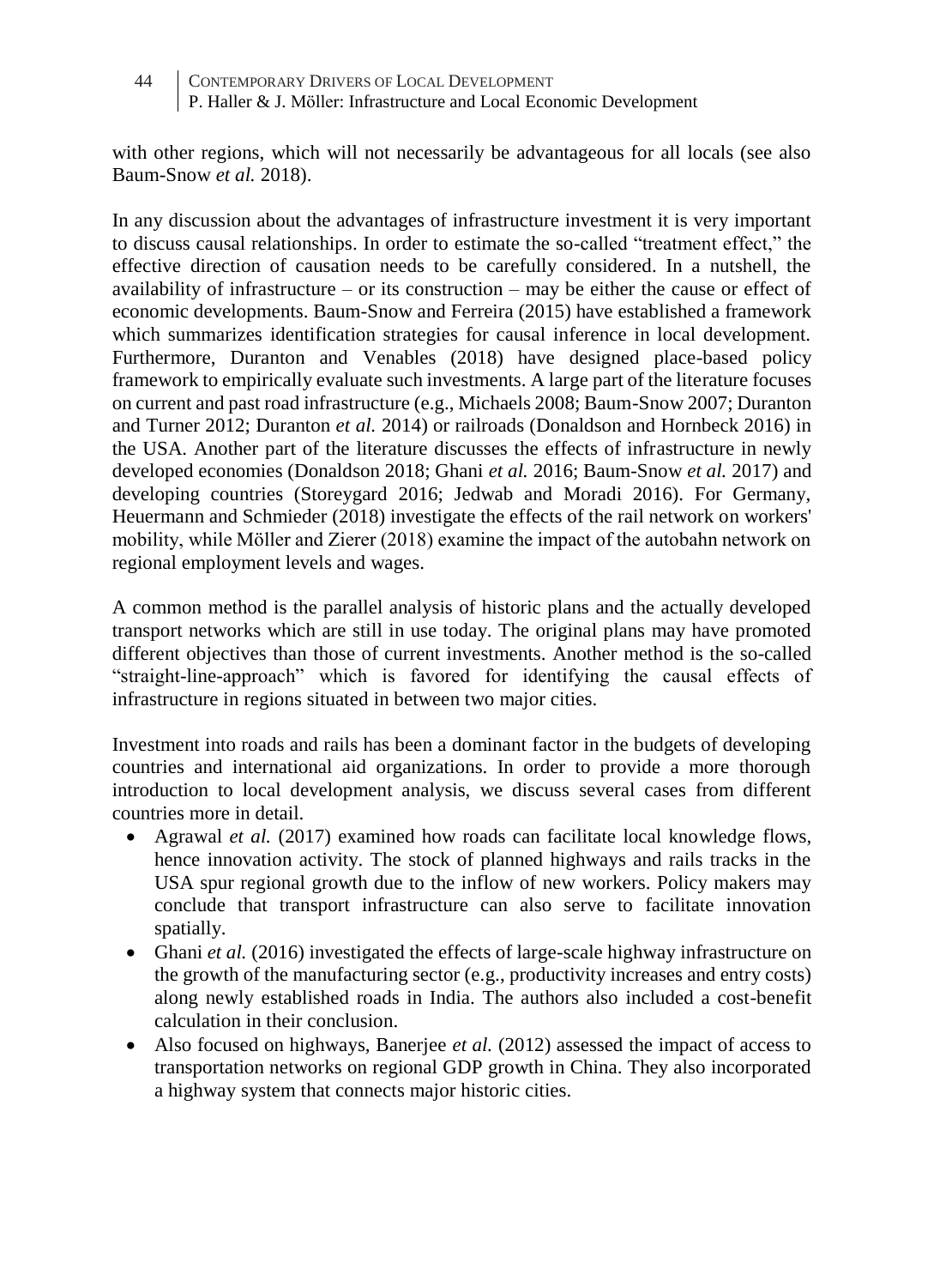- Focusing on Sub-Saharan Africa, Storeygard (2016) used exogenous variation in transport costs (i.e. oil prices) to shed light on the short-term development of more or less accessible regions in the hinterland in different African cities.
- With respect to railways, Jedwab *et al.* (2017) discussed the effects of railways constructed by European settlers or Asian traders in Kenya. The city structure established by the investments into transport infrastructure did not vanish after independence. Hence, infrastructure is considered crucial for the spatial economy and has long-lasting effects.
- In another publication about Ghana, Jedwab and Moradi (2016) confirmed that the original colonial railroad network created a spatial structure, which persists after the development of road transportation.

When analysing local development with regard to transport infrastructure, a review of causes and outcomes is a necessity, and should always mark the starting point.

## **3 The concept of market potential**

Every region is embedded in a spatial structure with several neighboring regions or cities. Dispersion and agglomeration forces relate to two fundamental principles of regional economics: population density, and distance. In chapter "Theories in Regional Economics in the light of Local Development" the concept of market potential is introduced. Market potential can also be described through the decrease in spatial economic interaction across space, usually referred to as "distance deterrence". Empirical examples of spatial economic interaction are commuting between cities or regions, as well as trade in intermediate goods in manufacturing (both sharply and spatially decline with distance). For instance, research has shown that for one additional minute of driving time, the number of commuters declines by 1.8% (Ahlfeldt *et al.* 2018). Around 95% of commuters' workplaces are located within 60 minutes of their residence.

However, distance in our context means economic distance, which, in contrast to physical distance, can be influenced by infrastructure and transport technology.<sup>1</sup> The concept of market potential is an excellent starting point from which to obtain a feeling about how regional and potential economic mass can differ, and how changes in transport infrastructure impact distance deterrence, hence mass. An alternative representation of market potential can be defined as follows (see Harris 1954):

Market Potential<sub>rt</sub> = 
$$
\sum_{\substack{j=1 \ r \in J}}^{J} L_{jt}f(d_{rj}) = L_{rt} + \sum_{\substack{j=1 \ j \neq r}}^{J} L_{jt}f(d_{rj})
$$

where L can be any economic variable (e.g., population or GDP), in any region j. The spatial decay function  $f(d_{ri})$  depends negatively on the distance between region r and j. Here, transport infrastructure is implicitly recognized since it affects the physical distance between two regions. We can separate the equation into "Local Market"  $(L_{rt})$  and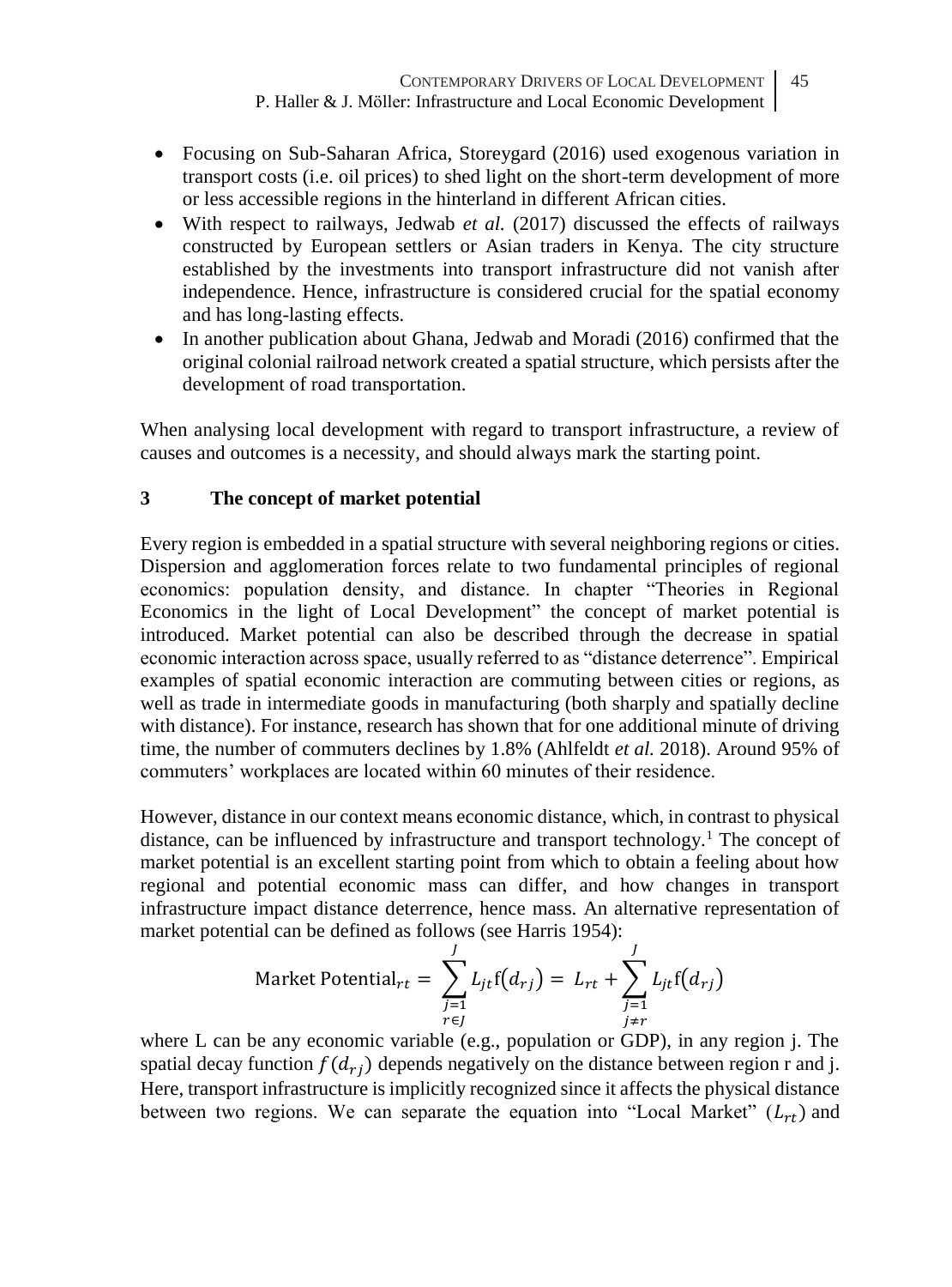46 CONTEMPORARY DRIVERS OF LOCAL DEVELOPMENT P. Haller & J. Möller: Infrastructure and Local Economic Development

"Potential Market"  $\sum_{j=1}^{J} L_{jt} f(d_{rj})$  segments. While the first part is the local value of a j≠r region, the second part of the equation refers to the distance or travel-time discounted potential market that may be reached from location r at time t. It thus accounts for the influences of neighboring regions, which represent potential or accessible markets.

Access to other markets measured by market potential works in both directions. On the one hand, a greater potential market increases economic opportunities, while on the other hand it also can increase competition. With the use of market potential, only the net effect of these opposing effects are observable. For empirical analyses it may be favorable to limit the regional catchment to a specified distance (e.g., 60 minutes' travel time, or 100 km). In some cases the decay leads to implausible results if it is not limited.

#### **4 Case study: the Autobahn network in Germany**

In the following we discuss a comparative case involving the German highway system. The so-called autobahn was initially planned before the Second World War and was strongly influenced by the division of Germany. From the 1970s onwards, the German Federal Highway Development Act planned the future road network 10 to 15 years in advance. The comparative aspect in this case involves the different approaches to analysing transport infrastructure in a highly developed country. In first section the longterm effects of general road infrastructure will be discussed. Afterwards, in second section, current road investment in an established network is the focus.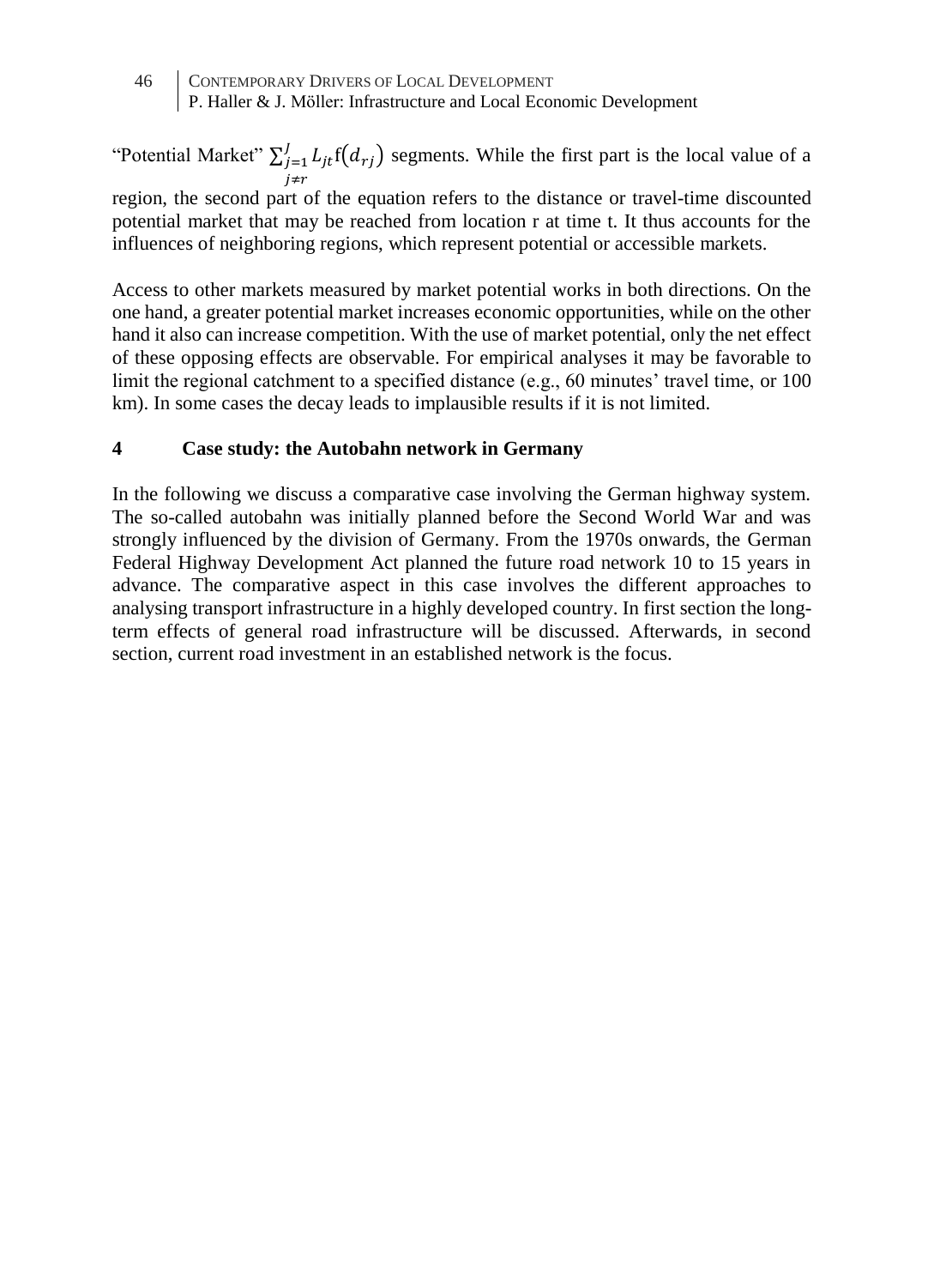

**Figure 1:** German Autobahn network in 1937

\* The German Autobahn network is depicted in blue. Borders of administrative areas are colored red. German territory changed after the Second World War, hence the map differs from the one included in the next section.

Source: Möller and Zierer (2018).

## **4.1 Early infrastructural investment with long-term effects**

The approach in Möller and Zierer (2018) is in line with the increasing number of studies that used early infrastructure investment ("second nature" advantages) to identify the causal effect of transport infrastructure on population growth and economic outcomes at the regional level. The former authors build on the approach of Duranton and Turner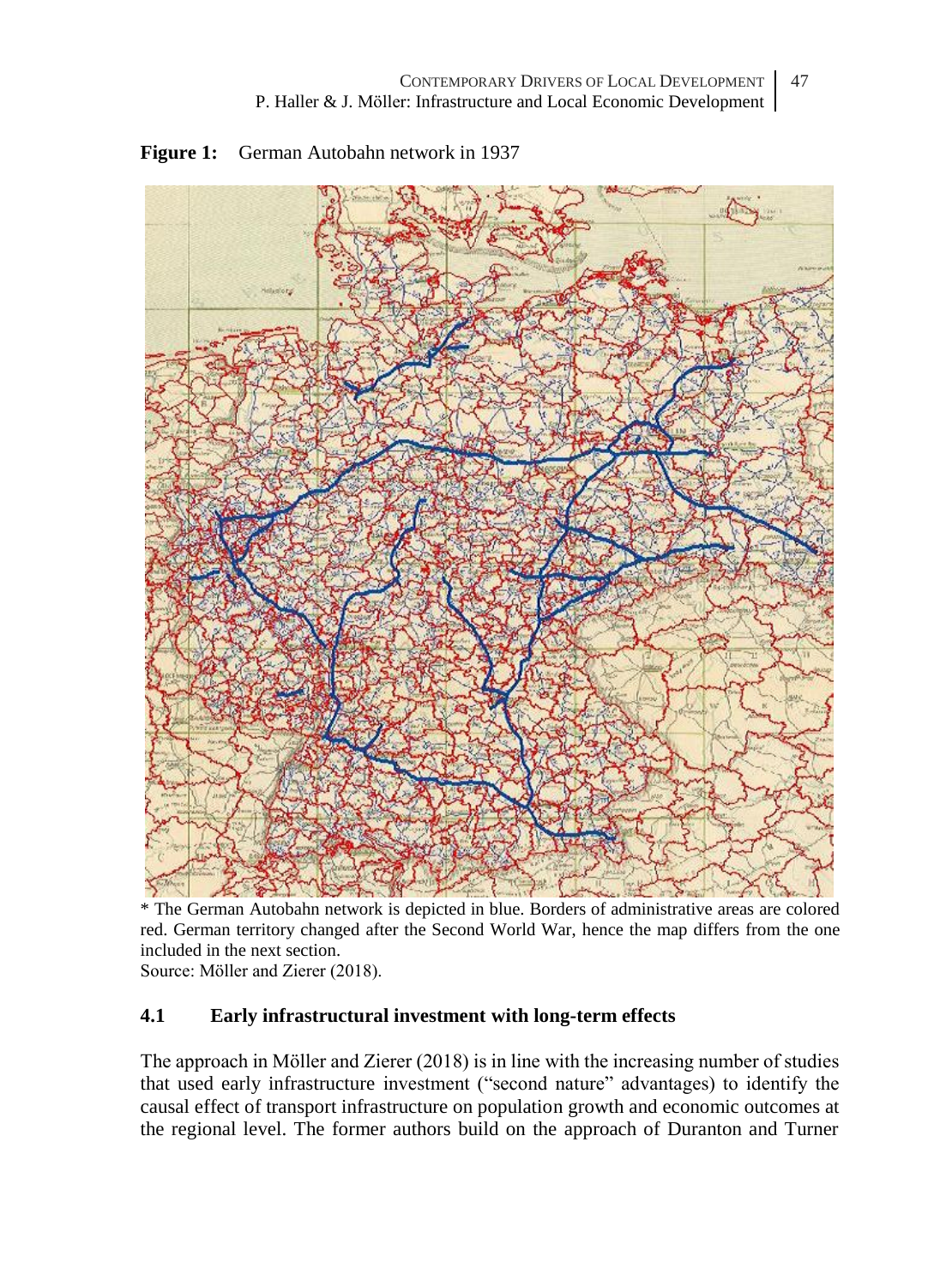(2012) by using the historical plan for autobahns and railway tracks in Germany prior to the Second World War. In Figure 1, segments of the autobahn are depicted. The network mainly connects major cities on a West-East axis from the Rhein-Ruhr area to Berlin. On the South-North axis it connects Munich, Nuremberg, Stuttgart and Frankfurt. The network had a total length of more than 3600 km. At that time, driving was still a privilege, which is why the autobahn was mainly established for military purposes.

In order to identify the regional effects of transport infrastructure Möller and Zierer (2018) utilize the "inconsequential units approach". This means that a region only gets the "treatment" of being connected to the road or rail network if it is located between major cities or hubs. For instance, due to high construction costs railroads were usually built in the form of a straight link between major hubs (see e.g., Hornung (2015) for Prussia). The model assumes that the regions that lie in between major hubs were connected to the network independent of their previous economic importance and, likewise, their growth may have been attributable to rail or road development "treatment" independent of earlier economic performance.

In comparison to the situation in the USA (Duranton and Turner 2012), for Germany Möller and Zierer (2018) found a slightly smaller positive effect for (historic) investment in the length of regional autobahn on the future employment growth of particular regions. The authors compiled a database of regions of Germany containing historical autobahn lengths and employment data per region. They found that a one-standard-deviation increase in the growth of autobahn length between 1937 and 1994 led to employment growth of between 2.7 and 3.4%, and to a wage bill increase of between 3.0 and 3.7% over the period from 1994 to 2008. Compared to Germany, the employment elasticity of express highway length appears to be considerably larger for US regions for several reasons, including car use, fuel taxes, and car use habits. The increase in regional accessibility has a positive effect on labour markets but, according to this study, the development of regional roads has a greater impact on the development of regional labor markets as opposed to the development of interregional roads.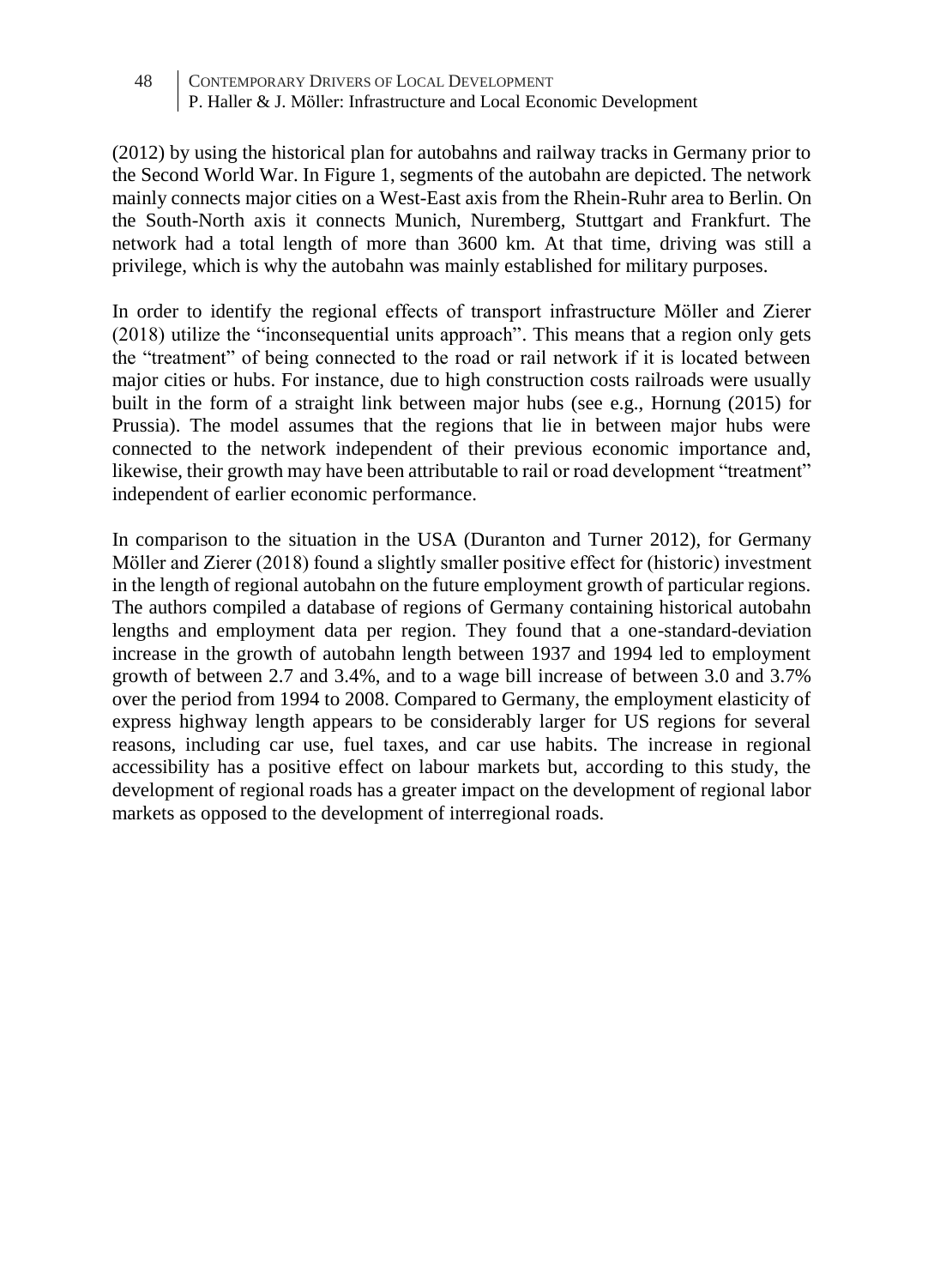**Figure 2:** Investments into the Autobahn Network: Change in Market Access in Germany



\* Only road segments open to traffic are depicted. Source: Ahlfeldt et al. (2018).

## **4.2 Current road investment and changes in market access**

In line with previous arguments, we look at the case of investment into the German autobahn network between 1999 and 2015. With a total length in 2015 of about 12,950 km, the German autobahn ("interstate highway") system is one of the densest in the world. It is well known worldwide for having parts with no speed limits. In Figure 2, we depict the road elements that were opened between 1999 and 2015. After German reunification, one major goal was to equalize and foster sustainable economic development in the former states of the German Democratic Republic. Such investments were financed by a special levy, the so-called solidarity tax (*Solidaritätszuschlag*), which is why we see some of the highest increases in market access in the East.

The analysis of Ahlfeldt *et al.* (2018) uses changes in transport-induced labour market access over time to evaluate the impact of effective density on local productivity and the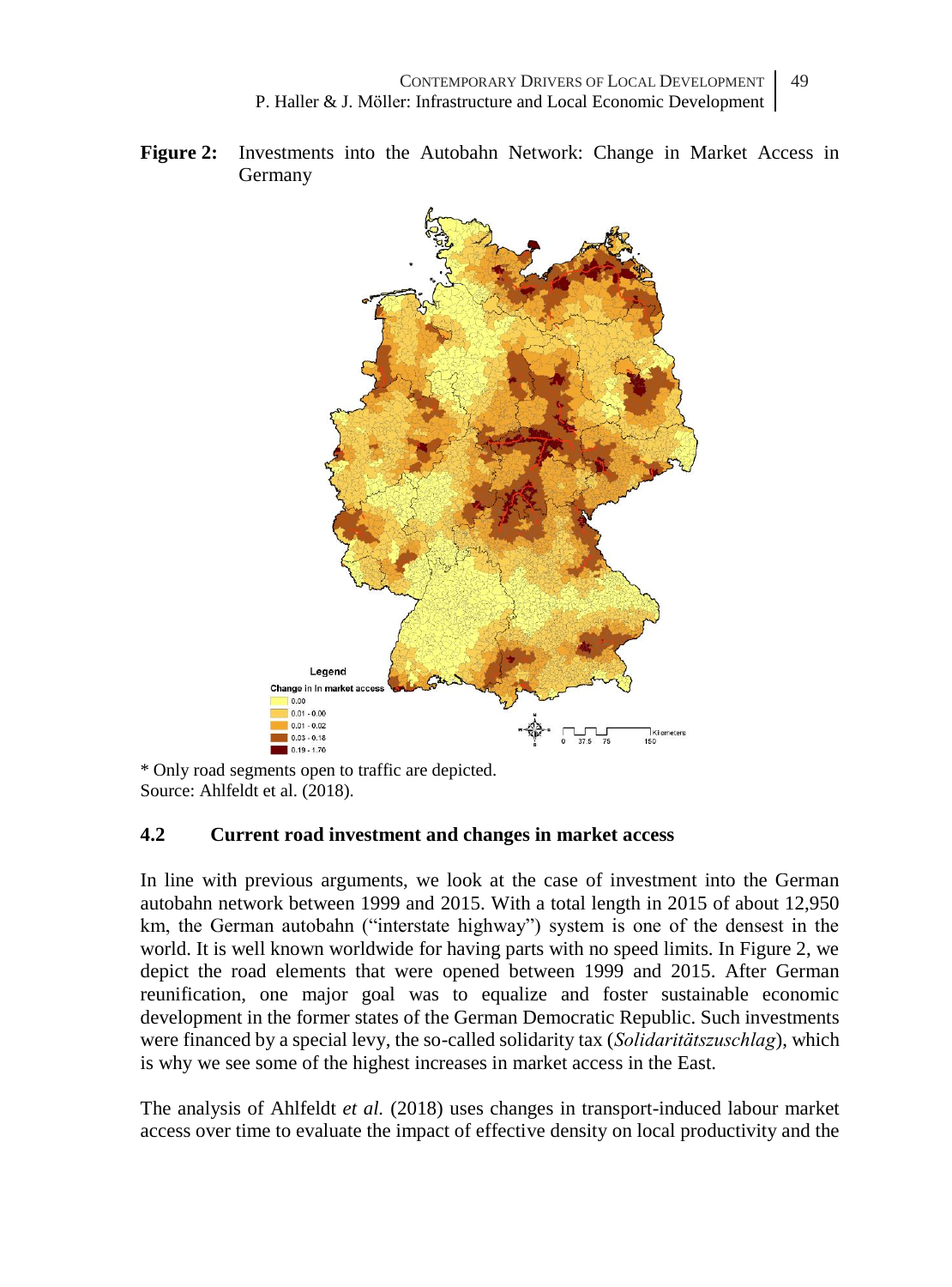demand for and supply of labour. This contrasts with the method used by Möller and Zierer (2018), which evaluates the economic success or failure of current road investment. In order to evaluate the effects of road investment, Ahlfeldt *et al.* (2018) built a complete theoretical economic model which incorporates many agents of the spatial economy. This model is built both on the demand side of labour (i.e. firms seeking workers) and on the supply side (i.e. on workers offering manpower), as well as the equilibrium where demand and supply meet. In a nutshell, Ahlfeldt *et al.* (2018) estimate the labour market effects of transport improvements using a framework that allows wage and quantity responses to interact both ways. Agglomeration forces and location fundamentals are separated by taking into consideration the variation in bilateral transport costs: i.e., by allowing all stakeholders to optimize their spatial economic behavior. The theoretical background of the model requires deep understanding of urban economic theory and makes a significant demand on data. The analysis of Ahlfeldt *et al.* (2018) is an excellent example of how to start an analysis of recent road investment in the light of the increasingly detailed spatial data that is available (e.g., from administrative sources, including high precision geo-spatial data). The authors' work is also a good example of how the stress may be placed on the importance of the wider economic effects of transport infrastructure. "Pure" improvements in market access do not necessarily prove the success of an investment, but rather demonstrate the changes that have been induced in the spatial economy. The sophisticated equilibrium model demonstrates how improvements in transport infrastructure increase the likelihood that workers will be better matched with new employers. With this approach, the former provides evidence about the relevance of agglomeration economies as drivers of urban productivity and the unequal spatial distribution of economic activity.

## **5 Conclusion**

Investment in public infrastructure has wider economic effects not in the short- but in the long term. We stress that sustainable and reliable infrastructure is a necessity for promoting local development within and across countries. In our examples of transport infrastructure, (early) investment induces an increase in the trade, urbanization, etc. of a country. In general, investment into infrastructure undoubtedly has an overall positive economic effect, although this are significantly context dependent. High investment costs in the short term might be a limiting factor, as outcomes only become visible in the long term. There are also numerous examples of large investments into infrastructure which have not proven to be profitable (e.g., infrastructure for the Olympic Games). The policy implication of this chapter is that a historical perspective should be employed when assessing the impacts of investment into infrastructure, as well as a comparison of current best practices in other countries with a similar history or countries at a similar state of economic development. In this chapter we have employed an economist's perspective, but it is important to involve all stakeholders in decision-making (e.g., city planners, local authorities, and the local community), as the consequences of such activity have effects that last for decades.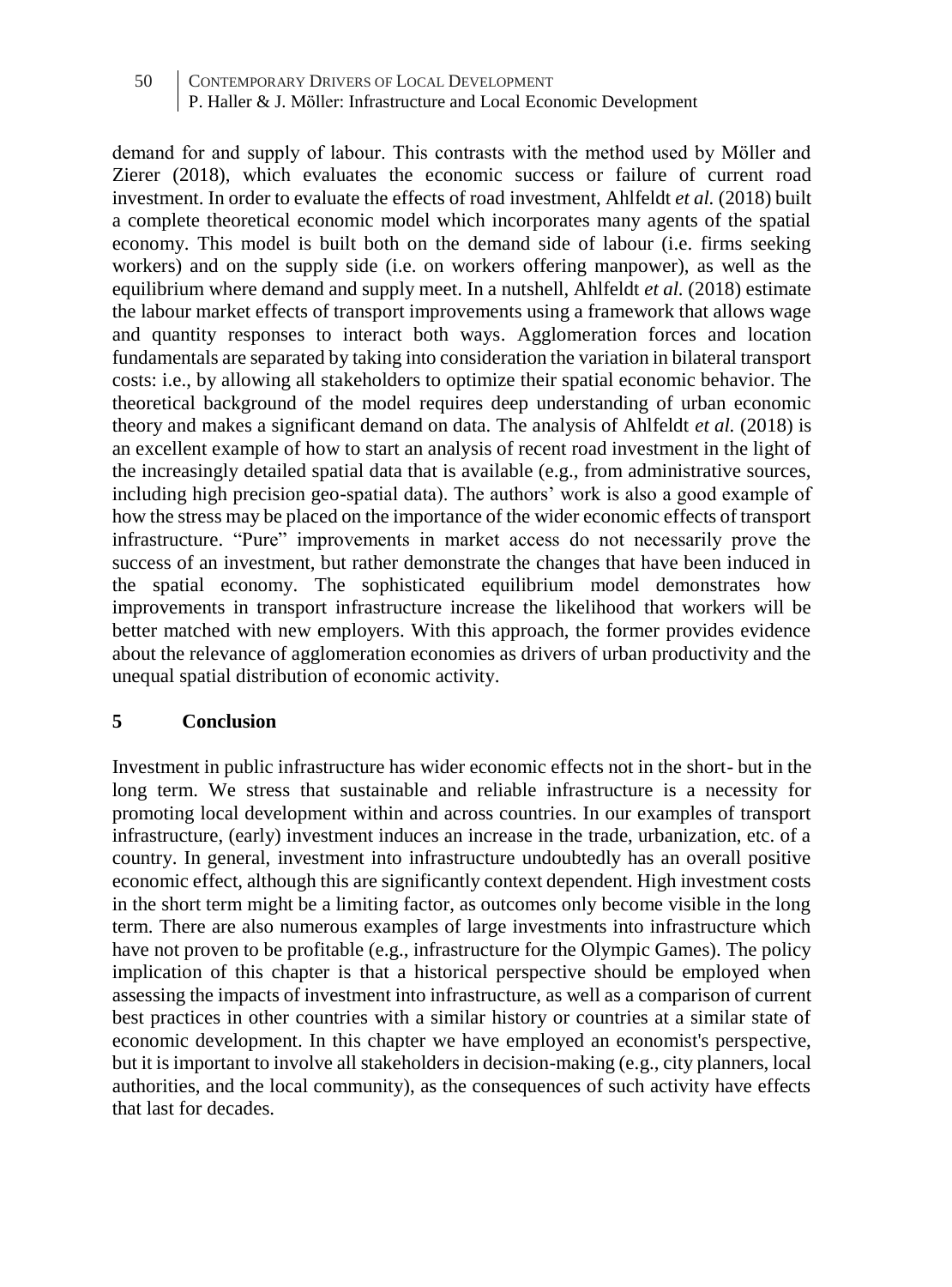#### **Notes:**

1 In contrast, Haller and Heuermann (2016) find that spatial spillovers in the job search market might be best described by direct physical distance.

#### **References:**

- Agrawal, A., Galasso, A. & Oettl, A. (2017) Roads and innovation, *Review of Economics and Statistics*, 99(3), pp. 417–434.
- Ahlfeldt, G. M., Haller, P. & Heblich, S. (2018) *Effective density: The impact of transportation on local labour markets* [Project].
- Banerjee, A., Duflo, E. & Qian, N. (2012) *On the road: Access to transportation infrastructure and economic growth in China*, NBER Working Paper No. 17897 (Cambridge: The National Bureau of Economic Research), available at: https://www.nber.org/papers/w17897.pdf (March 15, 2019).
- Baum-Snow, N. (2007) Did Highways Cause Suburbanization?, *The Quarterly Journal of Economics*, 122(2), pp. 775–805.
- Baum-Snow, N. & Ferreira, F. (2015) Causal Inference in Urban and Regional Economics, In: Duranton, G., Henderson, J. V. & Strange, W. C. (eds.) *Handbook of Regional and Urban Economics*, vol. 5 (Amsterdam: Elsevier), pp. 3–68.
- Baum-Snow, N., Henderson, J. V. , Turner, M. A. , Zhang, Q. & Brandt, L. (2018) *Does Investment in National Highways Help or Hurt Hinterland City Growth?* NBER Working Paper No. 24596 (Cambridge: The National Bureau of Economic Research), available at: https://www.nber.org/papers/w24596.pdf (March 15, 2019).
- Baum-Snow, N., Brandt, L., Henderson, J. V., Turner, M. A. & Zhang, Q. (2017) Roads, Railroads, and Decentralization of Chinese Cities, *The Review of Economics and Statistics*, 99(3), pp. 435–448.
- Cheshire, P. C., Nathan, M. & Overman, H. G. (2014) *Urban economics and urban policy: Challenging conventional policy wisdom* (Cheltenham and Northampton: Edward Elgar Publishing).
- Combes, P.-P. & Gobillon, L. (2015) The Empirics of Agglomeration Economies, In: Duranton, G., Henderson, J. V. & Strange, W. C. (eds.) *Handbook of Regional and Urban Economics*, vol. 5 (Amsterdam: Elsevier), pp. 247–348.
- Desmet, K. & Henderson, J. V. (2015) The geography of development within countries, In: Duranton, G., Henderson, J. V. & Strange, W. C. (eds.) *Handbook of Regional and Urban Economics*, vol. 5 (Amsterdam: Elsevier), pp. 1457–1517.
- Dinkelman, T. (2011) The effects of rural electrification on employment: New evidence from South Africa, *American Economic Review*, 101(7), pp. 3078–3108.
- Donaldson, D. (2018) Railroads of the Raj: Estimating the impact of transportation infrastructure, *American Economic Review*, 108(4–5), pp. 899–934.
- Donaldson, D. & Hornbeck, R. (2016) Railroads and American economic growth: A "market access" approach, *The Quarterly Journal of Economics,* 131(2), pp. 799–858.
- Duranton, G. & Venables, A. J. (2018) *Place-based policies for development.* World Bank Policy Research Working Paper No. 8410 (Washington D.C.: The World Bank),. available at: <https://ssrn.com/abstract=3164688> (March 15, 2019).
- Duranton, G. & Puga, D. (2004) Micro-Foundations of Urban Agglomeration Economies, In: Henderson, J. V. & Thisse, J.-F. (eds.) *Handbook of Regional and Urban Economics*, vol. 4 (Amsterdam: Elsevier), pp. 2063–2117.